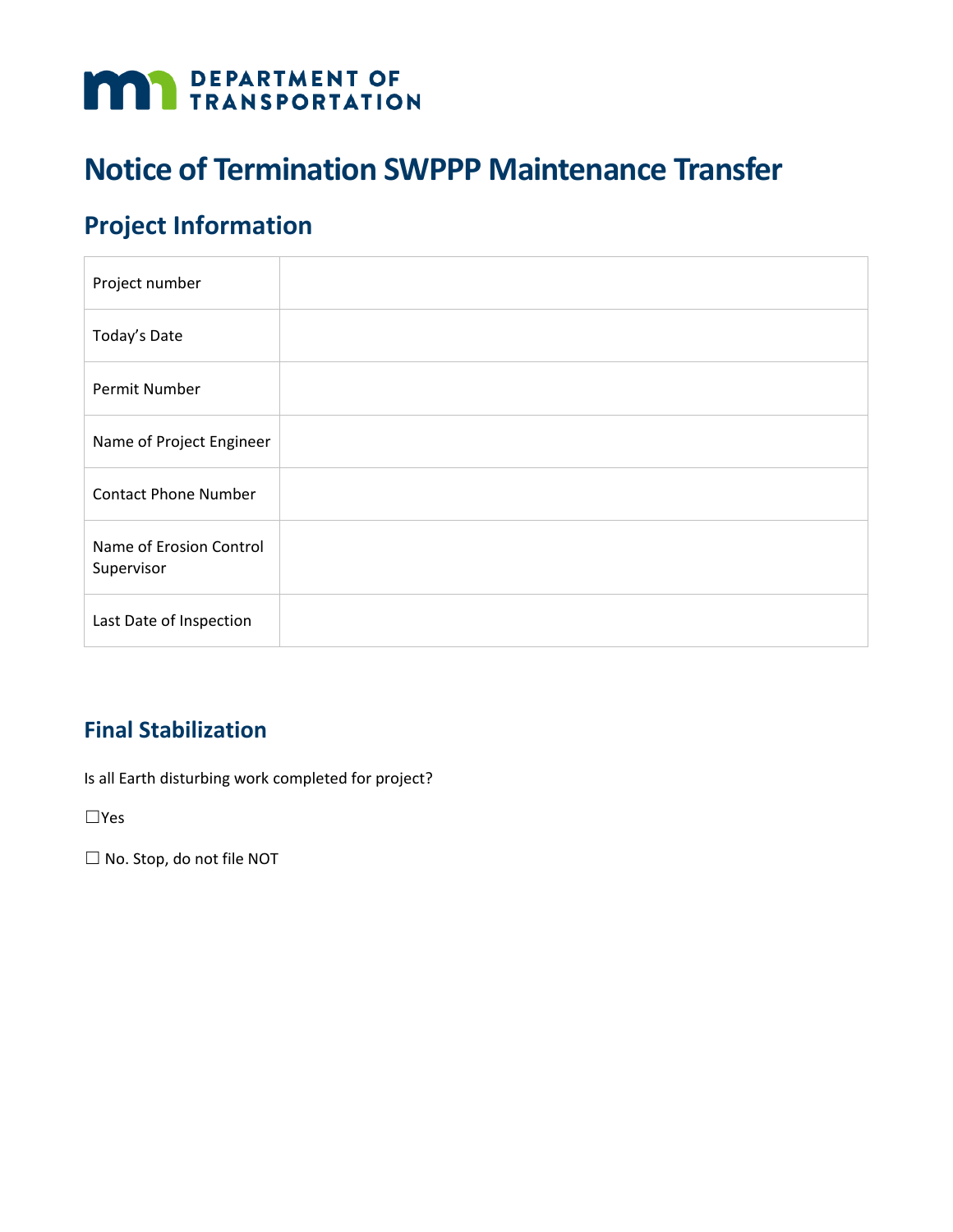#### **Vegetation consists of at least 70 perennial cover over the entire site with growth of 6 inches height or more.**

- ☐ Slopes
- ☐ Pond slopes
- $\Box$  Culvert ends
- □ Pont overflow flumes
- $\Box$  Bridge abutments
- ☐ Conveyance channels/ditches
- $\Box$  RSS walls and other engineered systems
- ☐ No. Stop, do not file NOT

#### **All other non-vegetated or paved soils stabilized permanently with**

- □ Aggregate mulch
- $\Box$  Landscape mulch
- $\Box$  Stabilized, compacted class
- $\Box$  Articulated blocks or other hard armor mats
- ☐ No, Stop, do not file NOT

#### **Sod is rooted into soil profile.**

- ☐ Yes
- ☐ No. Stop, do not file NOT

#### **Weeds have been controlled.**

□ Mowing

☐ Herbicides

☐ Not necessary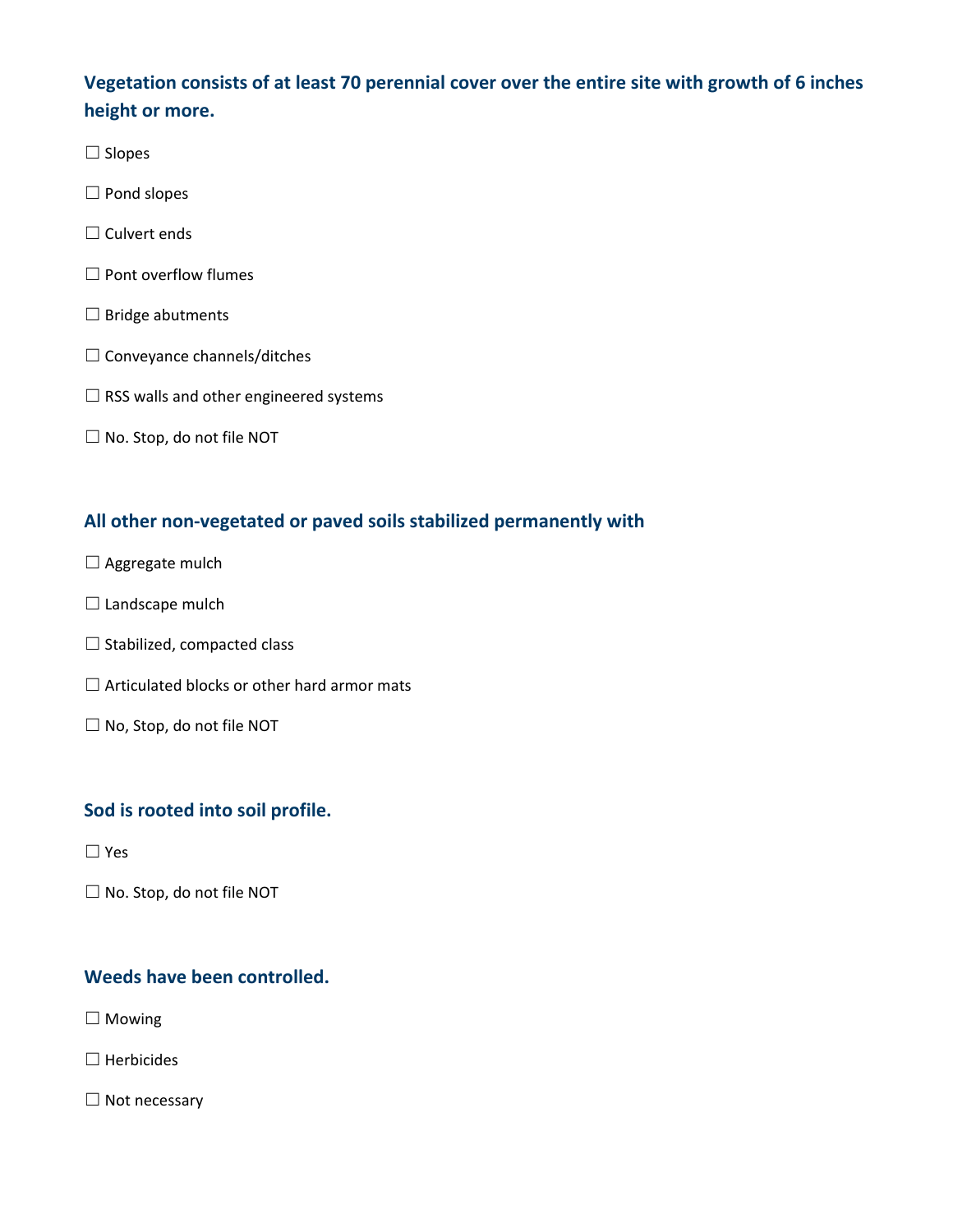#### **Seed tags accounted for**

 $\square$  2x-xxx series mixtures

☐ 3x-xxx series mixtures

□ Special provision

#### **Certified weed free mulch tags accounted for**

☐ Yes

☐ No

☐ Not applicable

#### **Al disposal sites used by the contractor have been restored to original condition or to negotiated landowner requirements**

☐ Yes

☐ No. Stop do not terminate contract.

#### **All off-ROW work areas have been restored to original condition to negotiated landowner requirements (State borrow pits, farmland)**

☐ Yes

 $\Box$  No. Stop, do not terminate contract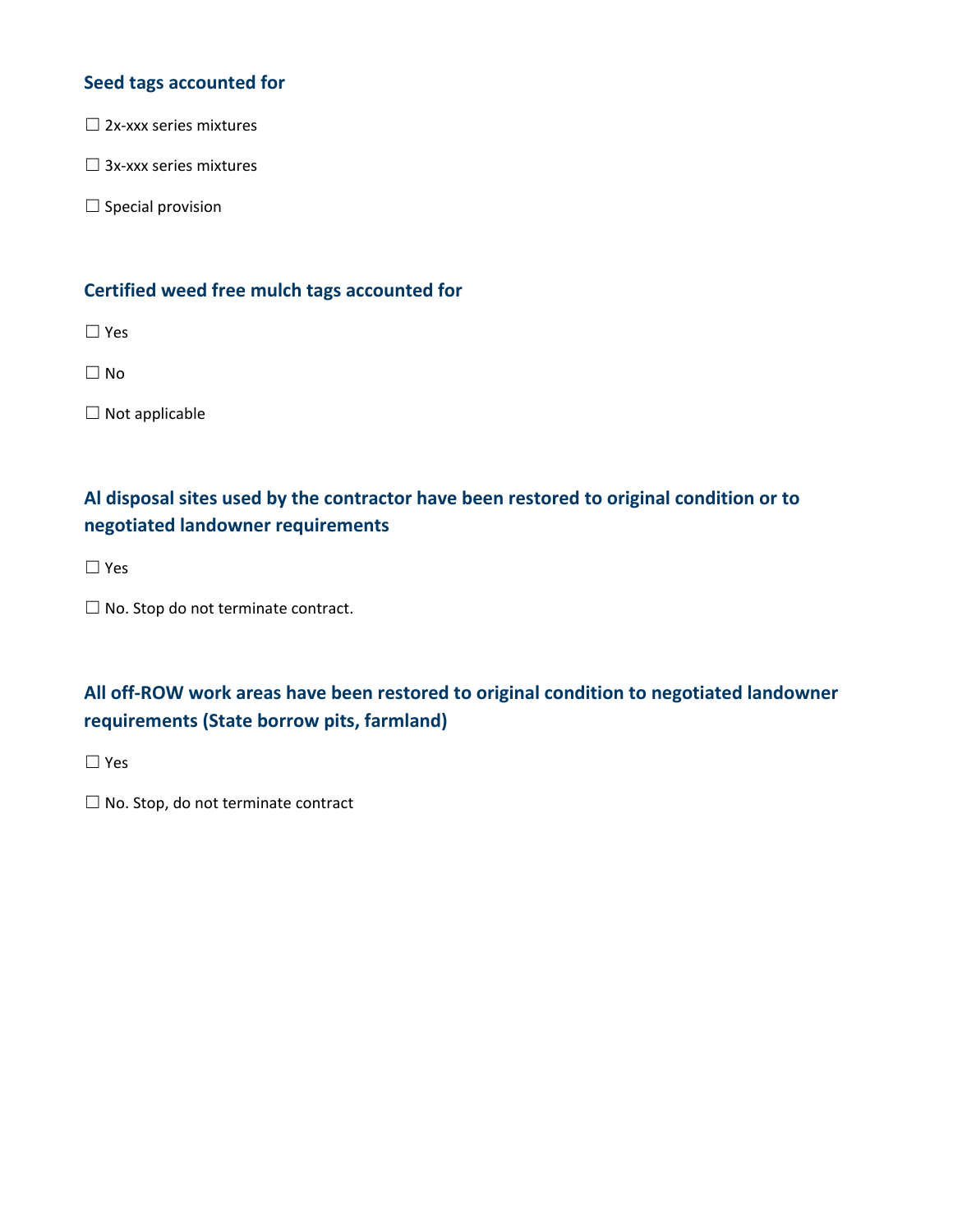#### **If sediments left the project limits, has all evidence of loss been removed and restored to original condition?**

☐ Yes

 $\Box$  Have written permission from appropriate regulatory agency to leave in place due to the potential for additional damage during removal.

 $\Box$  Mitigation sequence has occurred as compensation as appropriate

☐ Mitigation not necessary or required

☐ No. Stop, do not file NOT

#### **If upland buffer zones were used for temporary dewatering operations, are they fully vegetated and capable of retaining collected sediment for assimilation into the soil/root profile?**

☐ Yes

☐ No. Stop, do not file NOT

#### **Soil rills greater than 3 inches in any dimension repaired to vegetative condition**

☐ Yes

 $\Box$  No

#### **Was topsoil preserved and kept on site?**

☐ Yes. Approximate depth restored on site **CLICK OR TAP HERE TO ENTER TEXT.** Inches

 $\Box$  Partial preservation Slopes steeper than 3:1 had the maximum placed to prevent sloughing.

Excess was hauled off to the following location **CLICK OR TAP HERE TO ENTER TEXT.**

☐ No. Stop, do not file NOT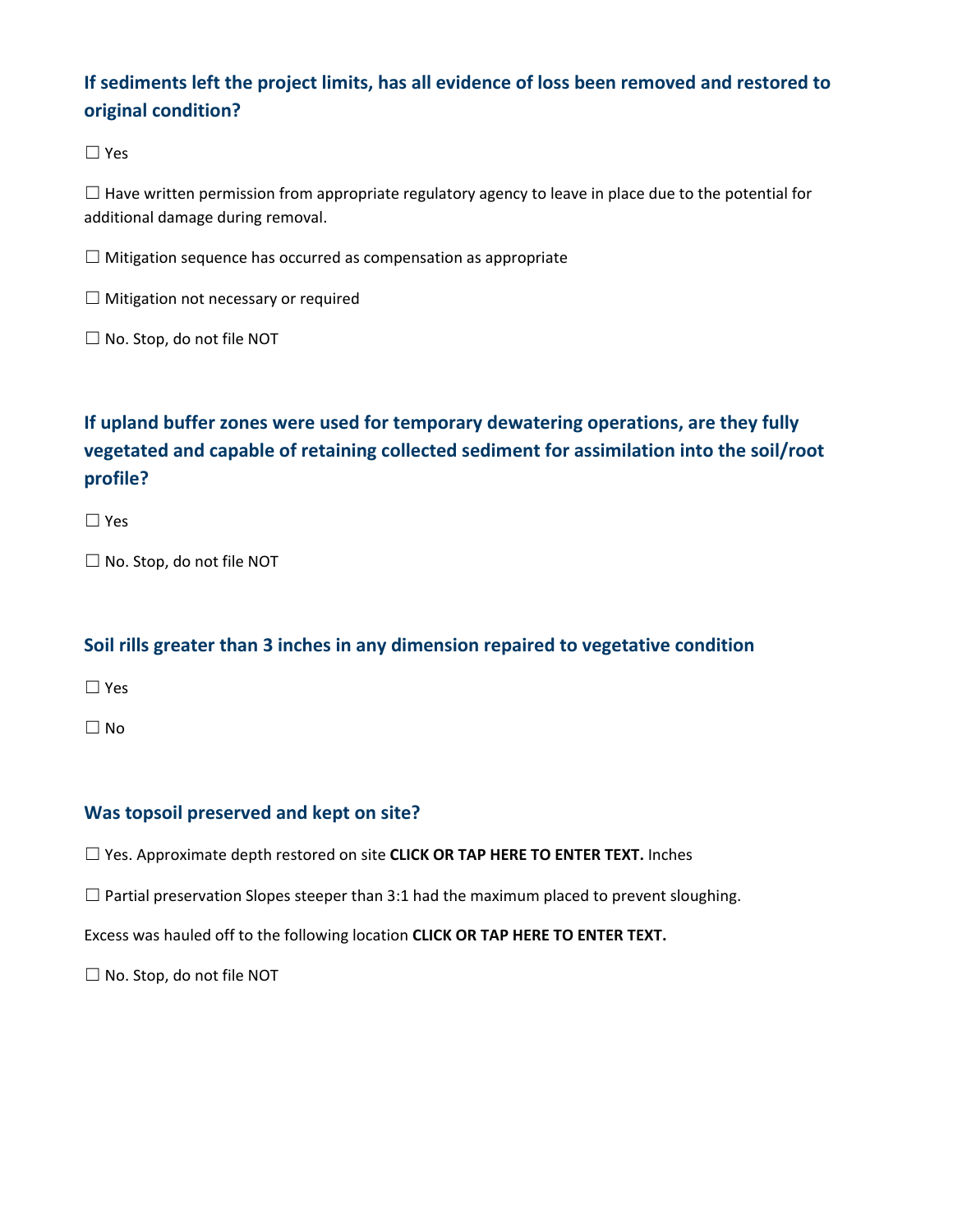# **Permanent Stormwater Treatment**

#### **All permanent water treatment BMPs and systems have been surveyed, analyzed for proper function and documented to mee final storm water quality requirements of the plan**

☐ Filtration, rate **CLICK OR TAP HERE TO ENTER TEXT.** In/hr

☐ Infiltration, rate **CLICK OR TAP HERE TO ENTER TEXT.** In/hr

□ Swirl chambers

- ☐ Debris sumps
- ☐ Oil film capture booms

☐ Wet ponds, approx. volume **CLICK OR TAP HERE TO ENTER TEXT.** Approx. surface area **CLICK OR TAP HERE TO ENTER TEXT.**

 $\Box$  Regional ponds

☐ Other

#### **Permanent water treatment system maintenance access locations/road operational**

☐ Yes

☐ No. Stop, do not file NOT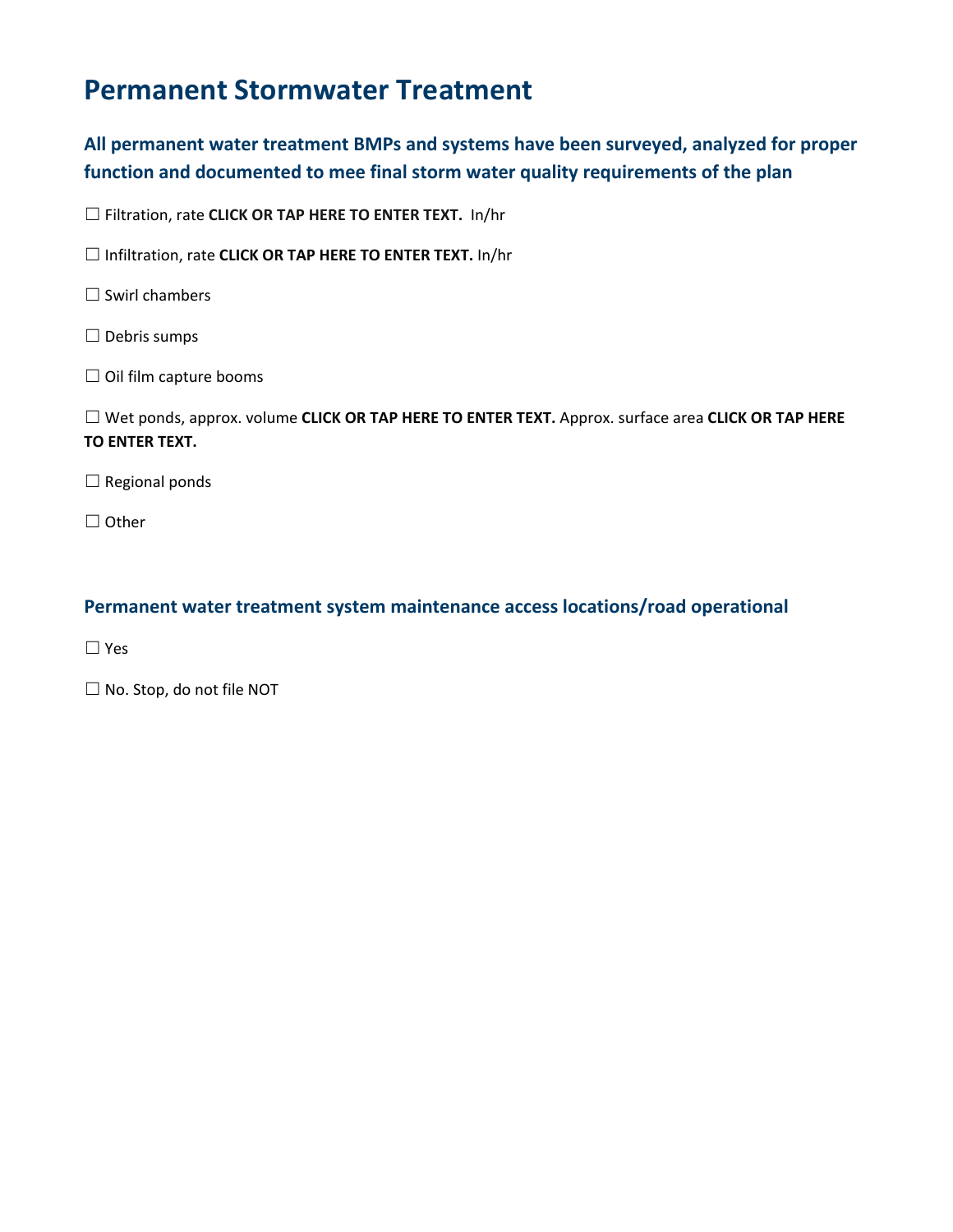# **Restoration**

## **Damaged trees and branches properly pruned and removed to prevent hazardous condition**

☐ Yes

 $\Box$  No

#### **All Spills and washout pits cleaned out and restored to correct function**

☐ Yes

☐ No. Stop, do not file NOT

**All synthetic or temporary structural sediment control BMPs have been moved and properly disposed off project limits. Check all that apply.**

- $\Box$  Silt fence
- ☐ Inlet protections
- □ Culvert end protections
- ☐ Sediment control barrier
- $\Box$  Large hay bales
- $\Box$  Silt curtain
- $\Box$  Temporary rock checks
- ☐ Other

#### **All interior and adjacent roads properly cleaned of sediments**

☐ Yes

☐ No. Stop do not file NOT